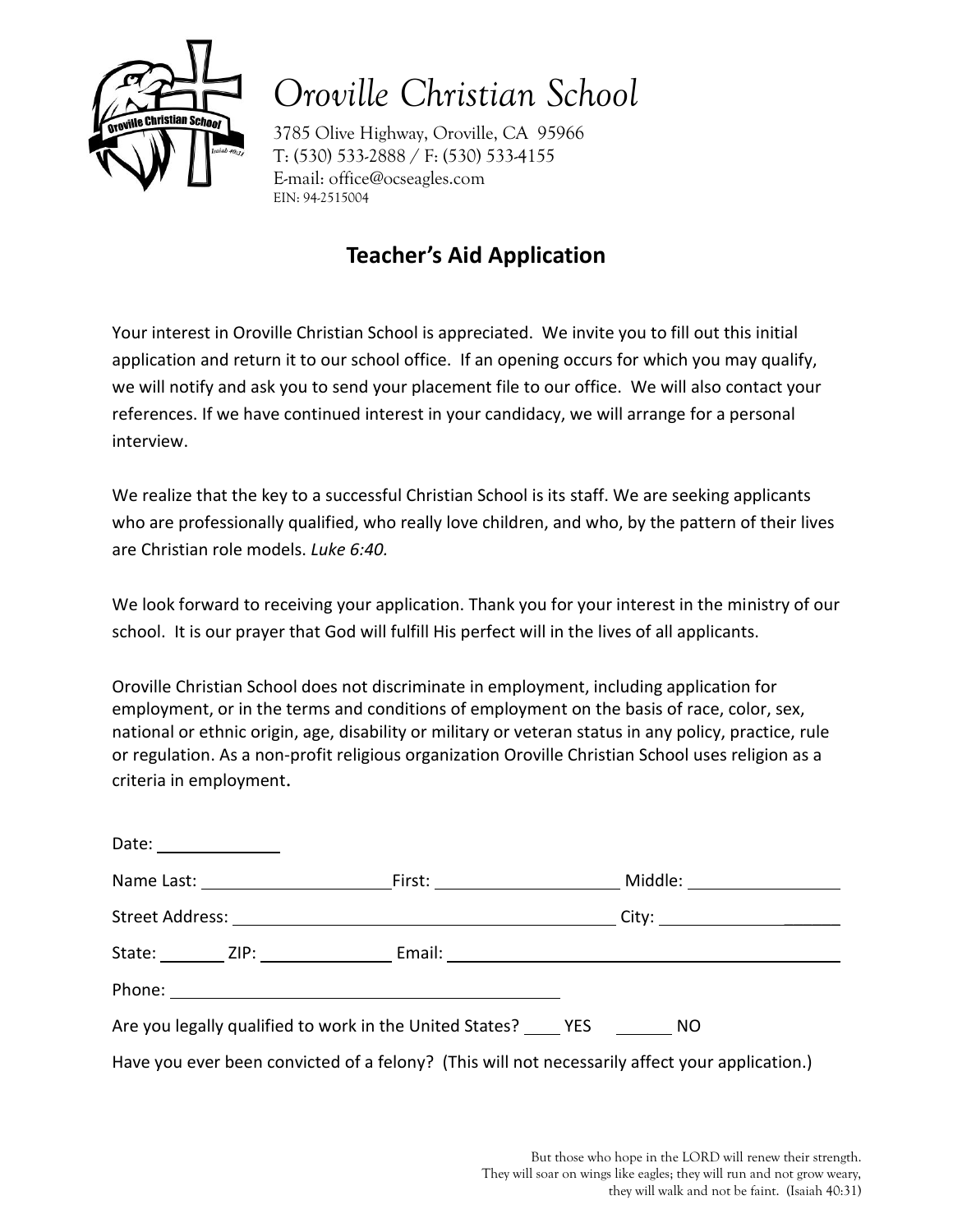| Oroville Christian School |  |
|---------------------------|--|
| Application               |  |
| Page 2                    |  |

| <b>Special Qualifications</b>                                                                            |
|----------------------------------------------------------------------------------------------------------|
| On your grade level, can you teach your own classroom music? ___________________                         |
| Do you play the piano or other instrument? ______________ direct a choir? _________________________      |
|                                                                                                          |
|                                                                                                          |
| Check any of the following for which you have special training, experience or interest:                  |
| Art_____ Physical Education _____ Penmanship _____ Math ____ Science _____ Reading _____                 |
| Language _______ Social Studies ______ School Programs ______ If applicable, please report on any        |
| activities or services that include the above interest with which you have guided or assisted:           |
|                                                                                                          |
|                                                                                                          |
|                                                                                                          |
| Other interest of hobbies other than those mentioned above: _____________________                        |
|                                                                                                          |
| What Christian Education courses have you had?<br><u> What Christian Education courses have you had?</u> |
|                                                                                                          |
|                                                                                                          |
| Christian Background                                                                                     |
|                                                                                                          |
| How long have you known Christ as your Lord and Savior? _________________________                        |
|                                                                                                          |
|                                                                                                          |
| Pastor's Name: Pastor's Address: 1997 Matter Communication Communication Pastor's Address: 2008.         |
| Are you active in your church? ______ In what capacity? ________________________                         |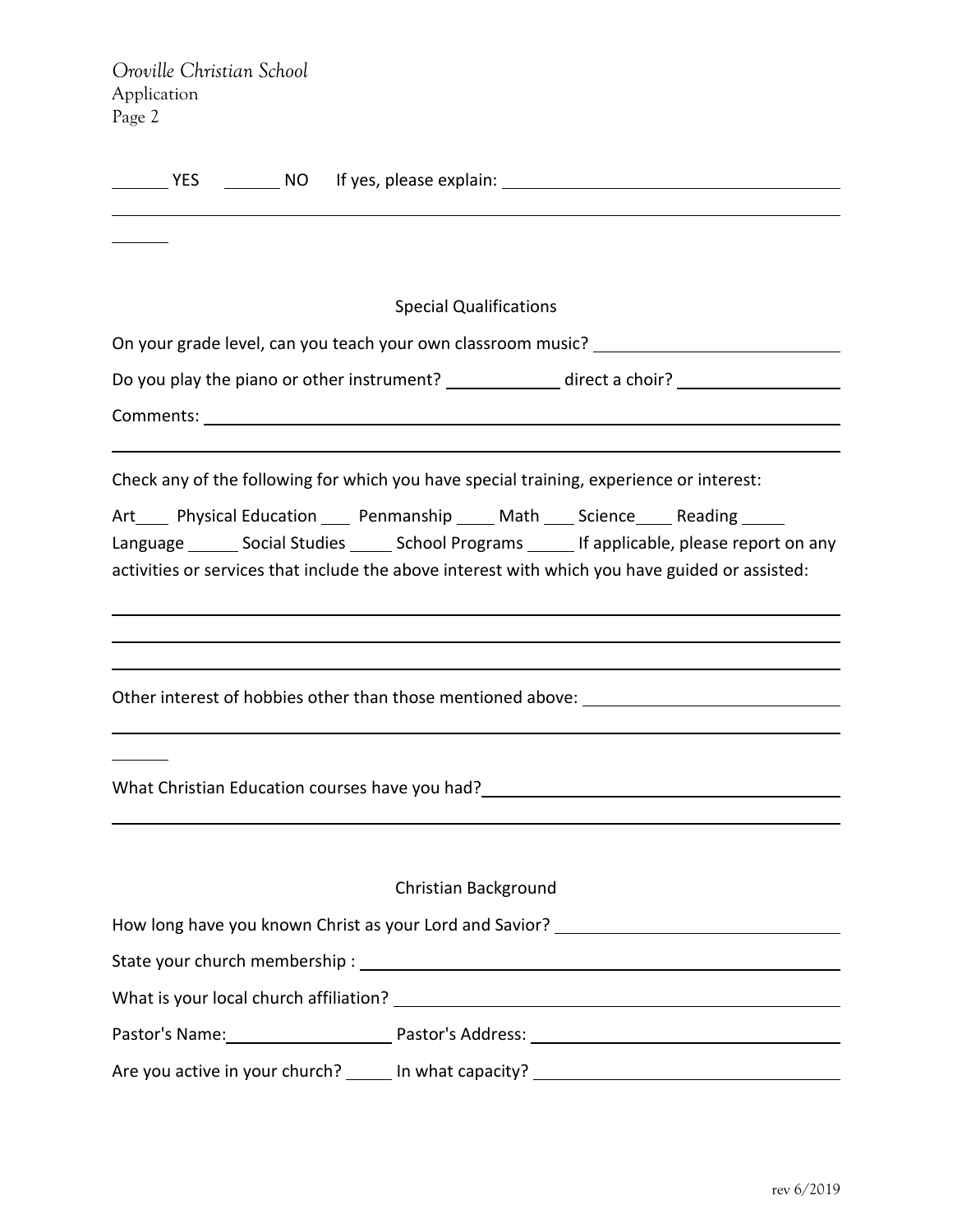*Oroville Christian School* Application Page 3

Do you believe the Bible to be the inspired, infallible Word of God and our final authority in all matters of faith, conduct and truth?

Give your own definition of a Christian?

Give a brief account of your Christian experience: \_\_\_\_\_\_\_\_\_\_\_\_\_\_\_\_\_\_\_\_\_\_\_\_\_\_\_\_\_

What is your motive in seeking a position at Oroville Christian School?

What do you believe is the unique function of the Christian elementary school program? \_\_\_\_\_

Spiritual Counseling Situations

To what extent should a Christian school teacher become involved in Sunday School and other weekday ministries of your church?

Please write out what your responses would be to an intermediate grade student (grades 4-6) who may ask the following questions:

*(Please include any scripture references you would use.)*

1. Who is Jesus Christ and why is He so important?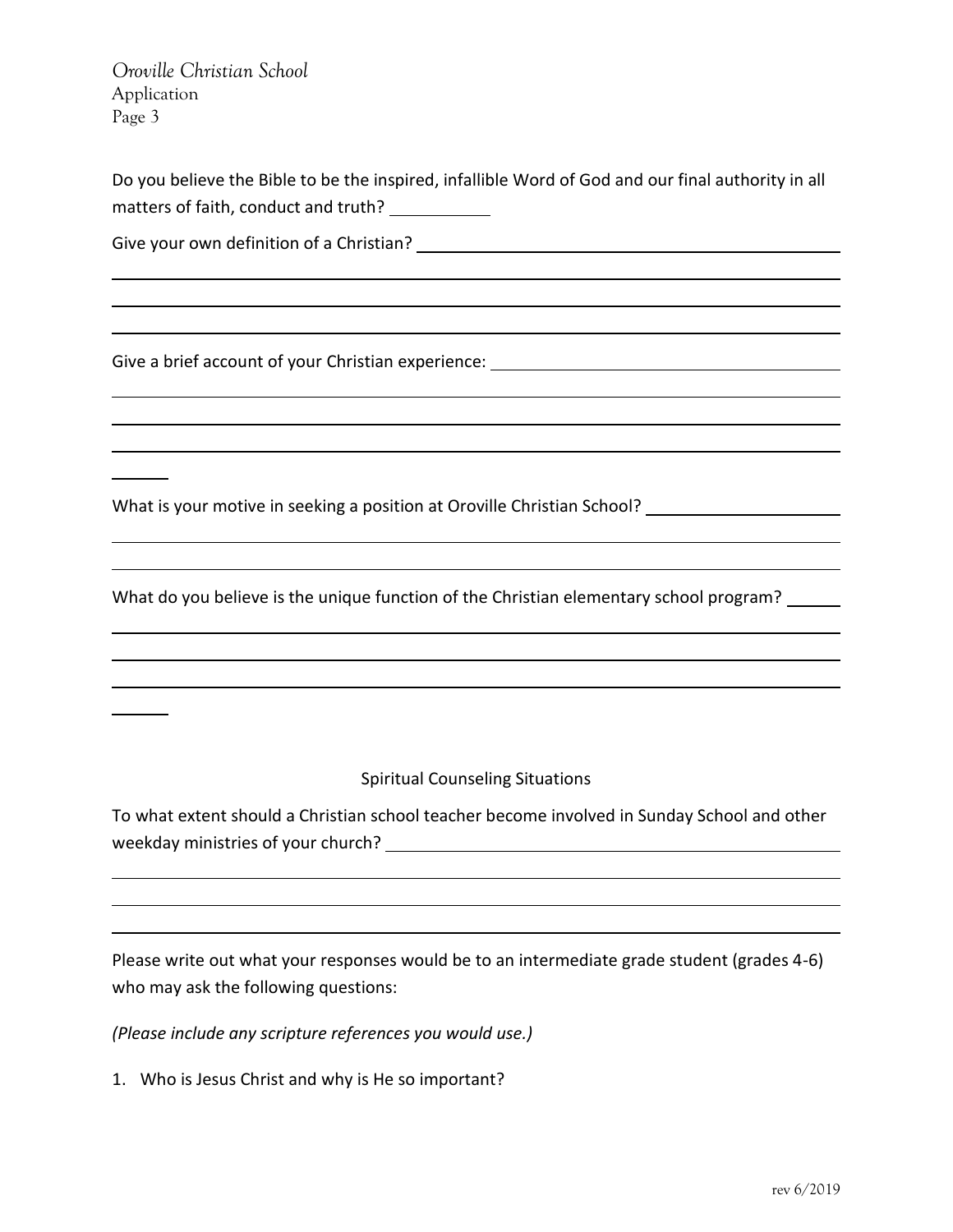|  | 2. How can I become a Christian and be sure that I have eternal life? |  |  |  |
|--|-----------------------------------------------------------------------|--|--|--|
|--|-----------------------------------------------------------------------|--|--|--|

#### Professional Qualifications

### *Training*

List the educational institutions attended beyond high school:

| Name of Institution                       | Course              | Years |
|-------------------------------------------|---------------------|-------|
|                                           |                     |       |
|                                           |                     |       |
|                                           |                     |       |
|                                           | Degrees/Credentials |       |
| What degrees and credentials do you hold? |                     |       |
| Degree                                    | Date Received       | From  |
|                                           |                     |       |
|                                           |                     |       |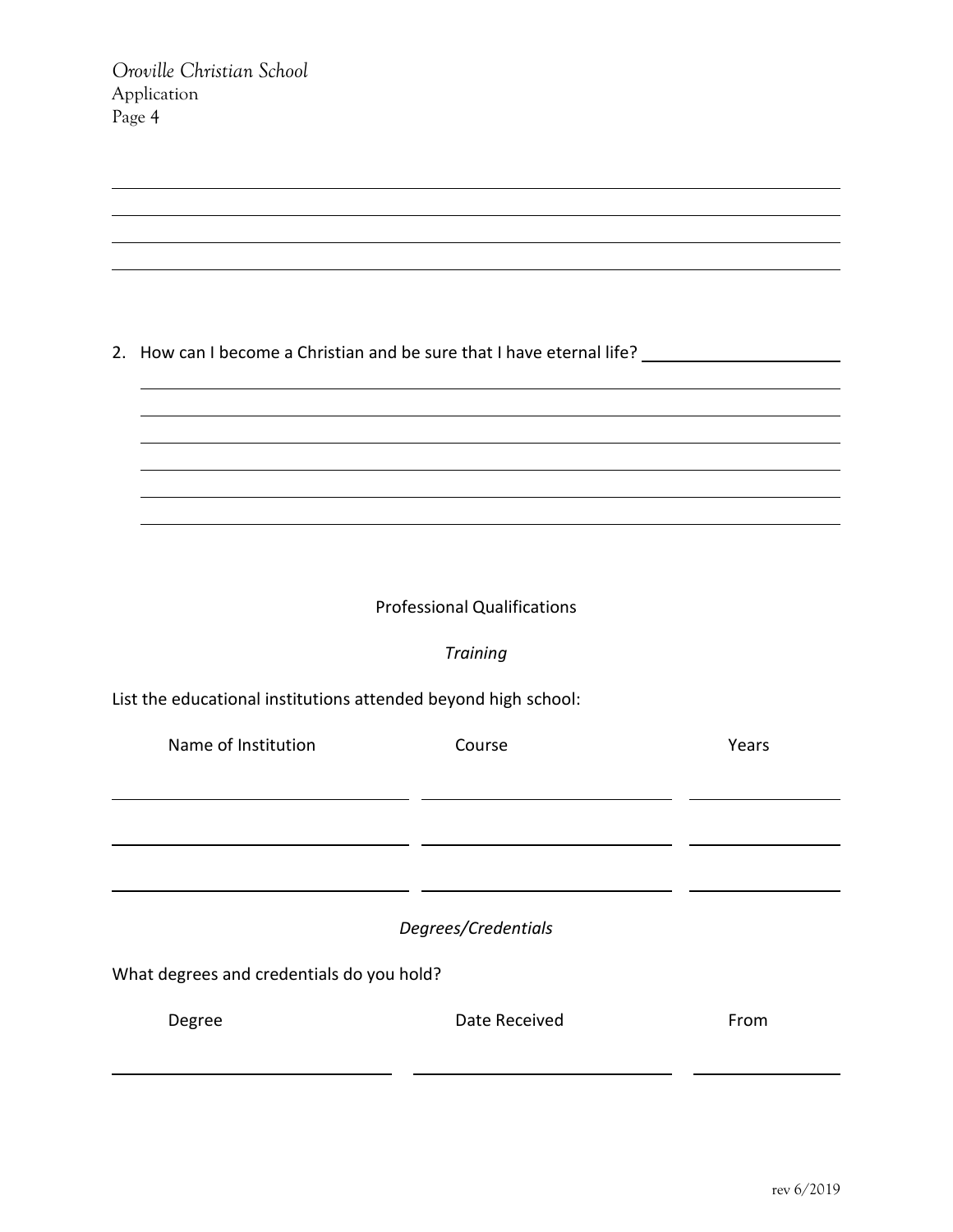| What was your major field of study? |  |  |  |  |  |
|-------------------------------------|--|--|--|--|--|
|-------------------------------------|--|--|--|--|--|

What were your minors?

#### *Experience*

<u> 1989 - Johann John Stone, mars et al. (</u>

List all work experience beginning with the latest date. Include student teaching and state it as such.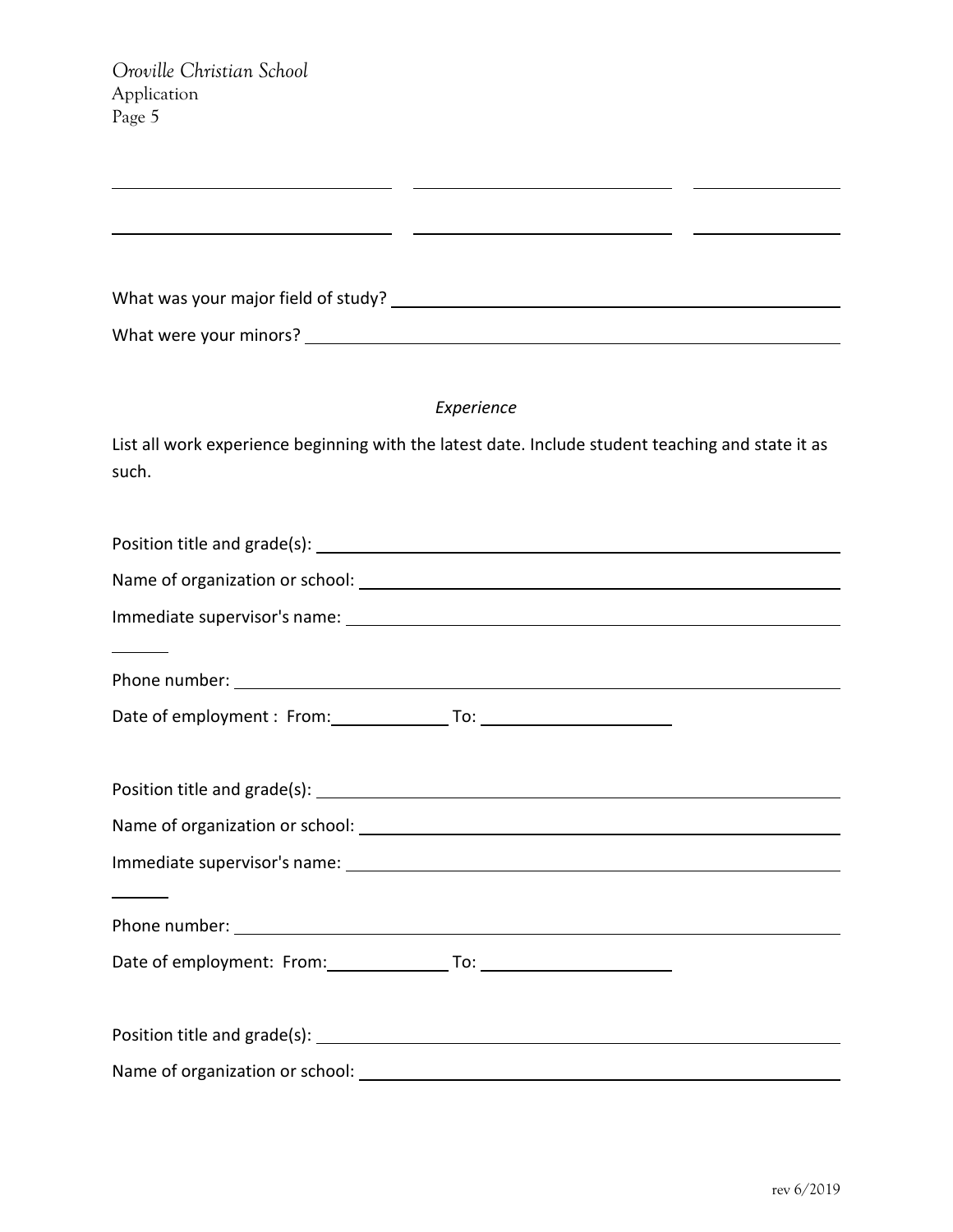*Oroville Christian School* Application Page 6

| What grade level do you prefer to teach (in order of preference): _______________          |
|--------------------------------------------------------------------------------------------|
| List any other education advantages you have had including opportunities for travel:       |
| ,我们也不会有什么。""我们的人,我们也不会有什么?""我们的人,我们也不会有什么?""我们的人,我们也不会有什么?""我们的人,我们也不会有什么?""我们的人           |
|                                                                                            |
|                                                                                            |
| References                                                                                 |
| Make a list below of references of those who can testify as to your character and teaching |

ability. Include a pastor, principal and/or a superintendent if possible.

| Name/Phone Number | Relationship |
|-------------------|--------------|
|                   |              |
|                   |              |